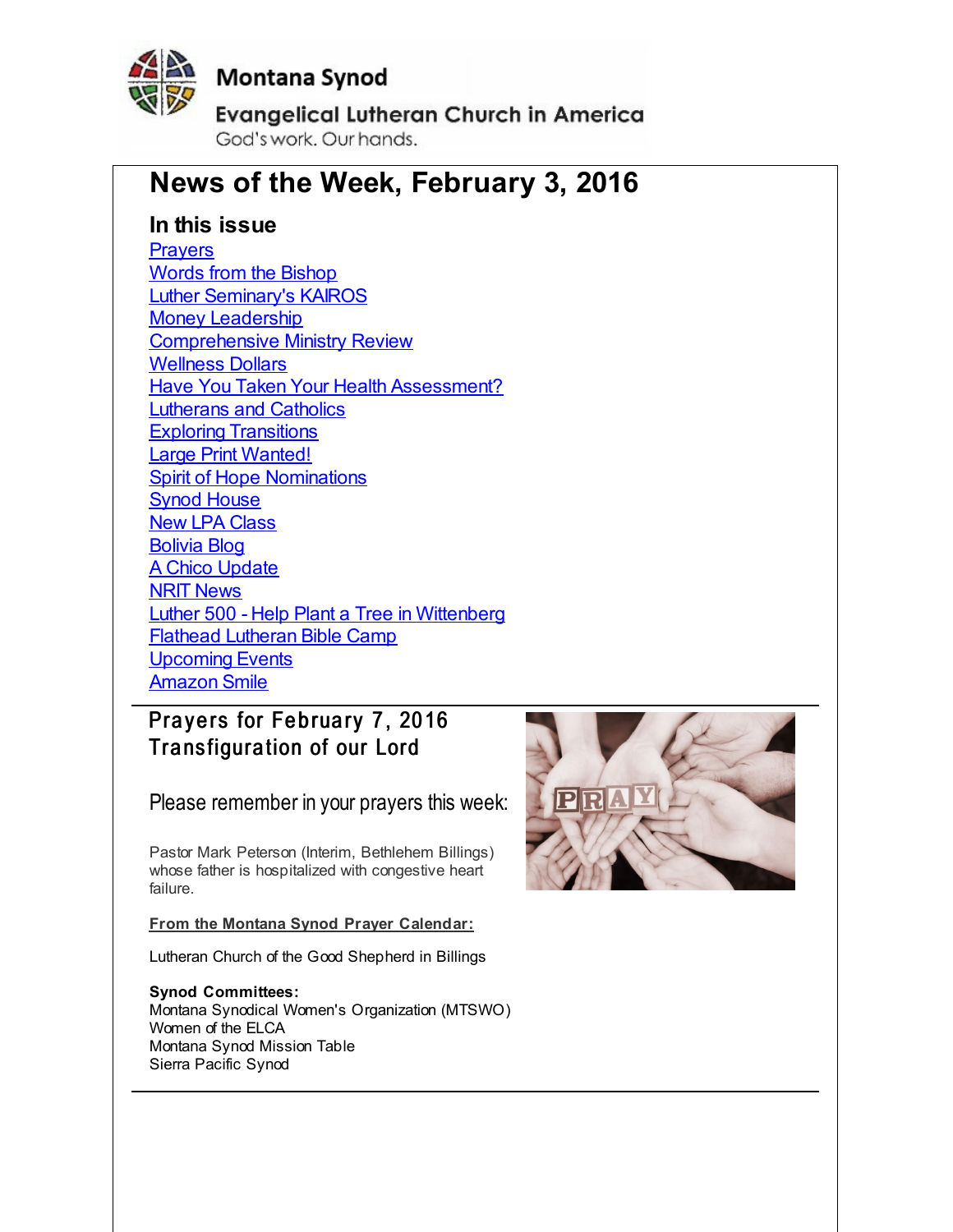# **Words From the Bishop - "Meet the Future Boldly-But what will it look like?"**

Our Synod is committed to meeting the future boldly. It is one of our benchmarks, and it informs everything that we do. Presiding Bishop Eaton is asking the ELCA to help determine the future of the ELCA. She has appointed a Future Directions Table, and she is asking for conversations all across the church.

She is asking us to think and pray and converse about the following questions:

- 1. What is distinctive about our identity as a Lutheran Church?
- 2. What kind of church do we believe God is calling us to become?
- 3. What are the most important ministries we should be engaging?
- 4. What institutional structures do we need for the future?
- 5. How do we recruit and invest in leaders to become the church God is calling us to be?
- 6. What does this mean for you as a member and a leader in this church?

You can take some time at coffee hour, maybe at your annual meeting, at your church council, in adult forum, to discuss these questions. The Synod Council will be discussing these at the end of February, and we'll be addressing these one by one in our weekly staff meeting. And we are likely to hear more about the work of the Future Directions Table at our Synod Assembly. I look forward to hearing how you decide to engage these questions that Bishop Eaton has put before us. There are no right or wrong answers-just good conversation with one another.

In Christ,

Bishop Jessica Crist

**A reminder:** Please send in your Rostered Leader reports to the Bishop ASAP. We have had a great response so far, so keep them coming!

# Luther Seminary's KAIROS Continuing Ed

These courses offer a wealth of learning opportunities designed for clergy and church leaders of all denominations. Each year a fresh array of courses are made available in ministry areas of preaching, Bible, theology, leadership, vocation and congregational care.

Course offerings in the area of preaching include the **Working Preacher Lectionary study** series as well as a **Narrative Lectionary study series**. Join Luther Seminary's Bible instructors and your colleagues to explore the lectionary texts and generate theological insight and preaching ideas.



KAIROS offers leadership dasses to help you navigate the

many complex roles and aspects of ministry leaders today. Choose a class to grow your administrative expertise, like the **Mini-MBA for Pastors and Church Leaders** or **Stepping Up toStaffing and Supervision**. Learn about **The Daring Way™ for Faith Leaders** and increase your capacity to be courageous in uncertainty. Discern God's mission in your community through **Trust-Building and Collaborative Leadership for Collective Insight**.

Explore the **[KAIROS](http://r20.rs6.net/tn.jsp?f=00170rkR5Km2oxLuX5mlBJuuJq8UY9-Wbvs0A6hErItsN_Wz1BvfgyQCDqxX0DDej59dFSkKCBPlQIQ-OEH_tCmjZ6HrsdocptkXsWbWoVrbkXHzKi5HkBWFhuAJRivXUcSVT02Ubz2UI4-f4mxtPrDoRoUbOMG0n9T7rUHru5TOsLKxkezDQi93Ev7qPHu_F47LCayqS02qqSDH_SUGJKbhVu4rfZdLKTTMUCdF8-9_xHLuDDuOr9tIN2BGqWy_UEUIproj3Q5n-5GfD6Wn144pWrs13ev6buTKEE5YUeTULi_ShQS7sRK84ymSpzfqWw5UQBNLAyb--Ybz3BoG2KAG0AzyZIFUu5HWfJnXWU7OZjctYP54dEKhI86Nvb46hZlSfv9AKSmjgs2CZa__iMaClodVQRgCQv7FE7H9eZlpqyZabQ5-rgTKHvRgiLW35ueesrmQwBzO3me47tpJ9Fpi15vVCOVIJNkRCNjyzDeYgSp5VVPqkJtOQWW04piU5NPt3iNZjL_ri8zrIqAeBnK4tgPP4Az-CUT7ibOtzAoyiNzYaq5bgejGvcd_nslmMyp-mqjg8bXXHb_HhHcFwi2kHAnpxL4eY84DFIb635jZUPwH1yenmMa4_07hYo1B9G4Oiie2o5Ingc=&c=&ch=) Catalog online** for even more class options.

[Register](http://r20.rs6.net/tn.jsp?f=00170rkR5Km2oxLuX5mlBJuuJq8UY9-Wbvs0A6hErItsN_Wz1BvfgyQCDqxX0DDej595fxyNwlz__4XohanHLjTPdkoXfDW-CCuUwHJHeFO0dCXvgboWbCk675FAQ29-stjosYamyKS-m_YBStEO7yKP0K8v1SCde-IRqY1UkO-nF-9upsRa6-svStKSjc9IQrri42wj4wF0hJMnoz9b48gjSXLBqMpXZlkoRdisex1FF40wjwGtP2DQrGZf-gAuseZviQINsThfUBzTbn_R2SSgQAzw7qoih9ren_pERKFdH8kZmngrAr6CRqF-J3Z3JaDdwP8_-iONzqFclNWPwB_rKc2FFhpKMY_T9gFEGRzJrhgnSmznET8gb2hpEYsH1THRLcraxlBQV9UY1LcbcDhKTQPprQSq9NGZTpl05dRMxJ_NCdLKq4ucuDZnTxlV6rARe1qi4He8C8MgJVn1tA58tHumty3DhmUu-KhDwxYuLdINSZN0gsfmq-LCHtv3InmmNxPlXA5_IDAAPuJXvhUquav8ADjQ03fZzDdTqegWh2K7VmWeHWH5TY6GI1BeJJAdfGLpwHEXd6XK0vtasXnkBkgsIVp9VTkgjRRjvtni8pj0eh-zQgaQFF2eVk4fzzSFgWkwtpjWpA=&c=&ch=) today for these exciting classes! For more information, visit [www.luthersem.edu/kairos](http://r20.rs6.net/tn.jsp?f=00170rkR5Km2oxLuX5mlBJuuJq8UY9-Wbvs0A6hErItsN_Wz1BvfgyQCDqxX0DDej59xV0TJR35H94ZtKeF6FvR5NhhJrCB1by-JYQ60X7Rc-SLKJBnaNXERidfJ3pPu1G-YPmlbrpWc48jXYLsQ1gdBWiFYqc4Xb21eitodP3w0wTqVHUxxcZISQlkYlSM03DBEIAZjT6yDPl9QUKhPy5yHHEZvFI7Zdq3AVCiB5xoyEVhopgXNbzhggE4gWs-gzkKpDoIi4Z3DmBdq3nyZircW5XyWRNygxzTCUnLQxhqcMHiq544P-2_7l-pEh2E2vBsFoR-FMBj0iugP9UGWgwt5rPxfw5MN4y3Nz2OQ5i2mHug18bZwPntDn09xKP5-NKyBLhId-bx-NxpxpVp6x-k-ZzyGOSF5nFrMp6Na9Yxb1u6zEANZbt1oNbwIF_sFmTWSAPeneJqYsPu5El6hZD1t4nnWXapq-CHztXyBiPYvKbBWeBOnKTg5Ct21t9DR1DO7wPnxzysLPGtqa3X_hWfHE0qlN4AsrJN3DEpPqN0NySN3z1EY2anJ8dvqHYHpV-Q4CGJ15jOyaPpCyZ3ETkY5QF8T8QKGhDfx_tq9GHGP1fE9sS47VqgIqERJk437mQVRVBAXhLqysBL7AkFGom8p0NH1H0BcRgQ&c=&ch=) or email [kairos@luthersem.edu](mailto:kairos@luthersem.edu).



# Money Leadership: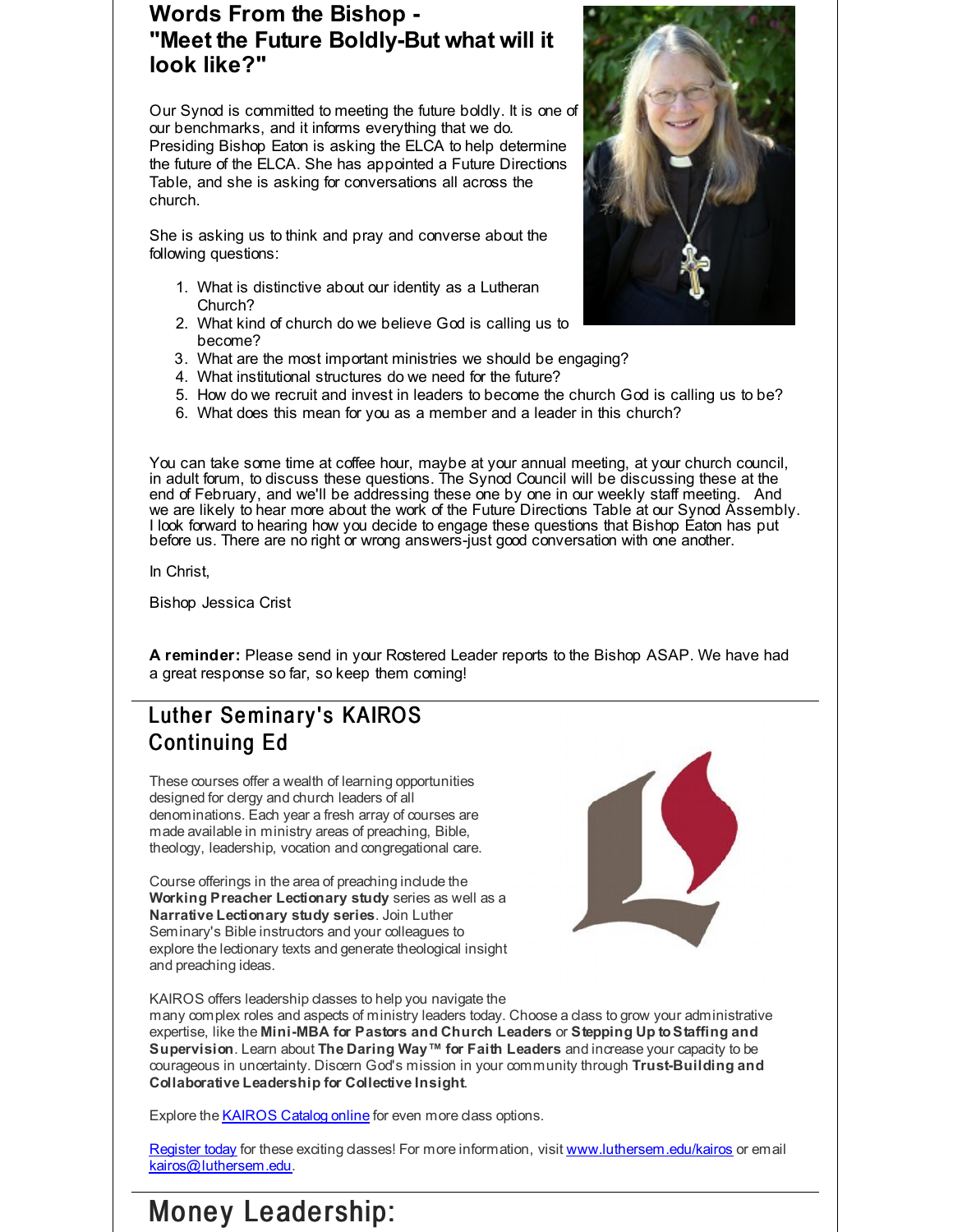# Your Life with Money

Money - how do we view and use it in our lives? What is the relationship between money and our Christian faith? Do we feel comfortable in our dealings with money, or does the topic make us nervous?

**Money Leadership: Your Life with Money -** is a sixweek SELECT online learning course that will help us examine the attitudes and behaviors we have about money as Christians - and to become more comfortable and confident in thinking about and discussing this. Pastor George Karres, Director for Evangelical Mission of the Montana Synod, will be the facilitator.

Who should take this course? Pastors, as stewardship leaders in their congregations, will especially benefit from this - but LPAs, congregation treasurers, stewardship committee members, or anyone who would like to grow in



their understanding of how Christians are called to view and use money in their lives are also encouraged to participate as well!

The course will be from April 10 - May 21, 2016 (with a pre-course Orientation online or phone meeting on April 7). The registration cost is \$175, but a \$100 rebate will be given to participants upon completion of the course - making the total cost only \$75. Rostered leaders will also receive 18 continuing education credit hours from NRIT. Registration is limited to 12 persons.

For further information, click [HERE](http://r20.rs6.net/tn.jsp?f=00170rkR5Km2oxLuX5mlBJuuJq8UY9-Wbvs0A6hErItsN_Wz1BvfgyQCDqxX0DDej598EdRxtFJjhzbYIER8Cxdr_bSNr5lRcUsiLJjPYkXgIlSpvgQu_Fk-1NHl3jrIcBpW2Ug3YXGDSs-xT8RS_7N5oC-1UMOOPrMZbl59n3eUZn_7qdgwqrfSQUsVc1wf9yhmeO6y8JDWpqL7uZ_NbTNmRfHNDoYp-BYRAY8o-VC73eYzGO7zqc-m-T66cQiQa_oA97YDD5YwDA=&c=&ch=) or contact George Karres at 406-453-1461 or by email at [gkarres@montanasynod.org](mailto:gkarres@montanasynod.org).

# **Comprehensive Ministry Review**

How is your congregation doing? Is it thriving and are its members filled with a sense of enthusiasm for doing God's work? Or is it just "going through the motions" as things seem to stay the same or decline?

Perhaps your congregation could benefit from a "Check-up" called a **Comprehensive Ministry Review**. This is a process offered by the Montana Synod that examines a congregation's health and ministry from a number of different perspectives - such as its pastor; lay leaders; looking at and listening to the community where it is located and serves; its facilities; history and trends, etc.

This process - led by a "Synod Review Team" consisting of the Director for Evangelical Mission and other MT Synod leaders - can help a congregation to gain new insights and also a renewed understanding of its purpose and mission for the context where it is located.

To learn more about the **Comprehensive Ministry Review** process and discern whether this might perhaps be for your congregation, contact Pastor George Karres - Director for Evangelical Mission - at 406-453-1461 or by email at [gkarres@montanasynod.org](mailto:gkarres@montanasynod.org).

Roster [Transitions](http://r20.rs6.net/tn.jsp?f=00170rkR5Km2oxLuX5mlBJuuJq8UY9-Wbvs0A6hErItsN_Wz1BvfgyQCDqxX0DDej59_HyssTaA0mP21xw-X8Xd6JIaPbeiunLlJhZ1WBSs4wgSd_t5bVEQr4zalihvWWYan9C-K0e0fi_lePjcFT9J7A142VC64ll_wMVigPPpFSeVjceo4PPibFxI260Q3F1KDjgIXad1uMw=&c=&ch=) are posted here on the website

ORTIC Benefit Services | A Ministry of the ELCA

Wellness Dollars & Personal Wellness Account - ELCA primary Health Benefits

Take your Health Assessment now.

Plan members and spouses with ELCA-Primary health benefits can each earn \$400 wellness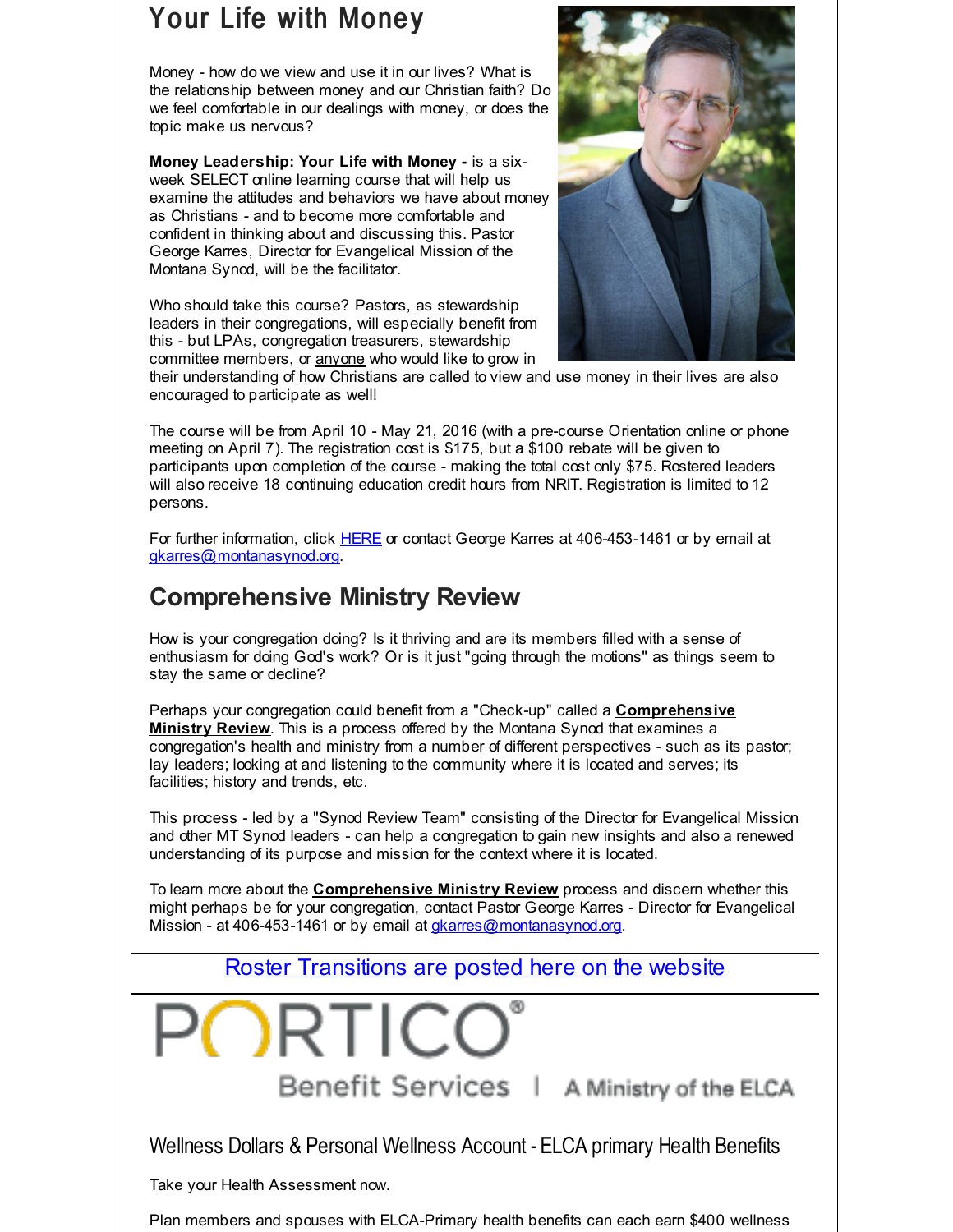dollars in 2016. Depending on your health benefit option and age, wellness dollars you earn are credited either to a personal wellness account, which is legally a health reimbursement arrangement (HRA), or deposited in a health savings account (HSA).

Start here: https://myportico.porticobenefits.org/SignIn? [redirect=https://info.myhealthyliving.mayoclinic.org/55](http://r20.rs6.net/tn.jsp?f=00170rkR5Km2oxLuX5mlBJuuJq8UY9-Wbvs0A6hErItsN_Wz1BvfgyQCDqxX0DDej59Z9PEMX_c4yyNf5LfY1nq83BG2eUXz_yC9cIIZHRhojs4EC3-b68iAUoeBAXI7lFjMEHcUpm4OMn2m2lReNE5WQcys7uh36yGJ0M5LxlUZVfkTzYaYxSzVJC04nmu44tJFd9rZYvmU0S6RwYfdkg9B9VzV_THOVS6PC9u6iAseuaXosMLt764xg5Xga1IP_nw1_9YWPJp-X1X2bdiFoXsg5hrGlZHID-c&c=&ch=)

### Have You Taken Your Health Assessment?

The start of a new year reminds Portico health plan members and spouses to take their health assessments by logging into their My [Portico](http://r20.rs6.net/tn.jsp?f=00170rkR5Km2oxLuX5mlBJuuJq8UY9-Wbvs0A6hErItsN_Wz1BvfgyQCDqxX0DDej59u6Z3m0I9UDKNnNpOP-Ow4D7w8gPGnCfHIPjG7iZ1vbzkLFMruie4Mrme0c9VVH--oKm-gUJV3OwUU8E2P6Z5MZWr2HkYS6iMcuYv3xGJ_9U-Fc8xCMWltd8if10Y2RL057U1yjgPgfi68zmyUOUAtGsCmL_NG4hd&c=&ch=) a

ccounts. Completion of the assessment earns you \$150 in wellness dollars, with the opportunity to earn \$250 more in follow up activities. Taking the assessment also helps the synod reach its 65% participation goal, saving your congregation 1% in health contributions. Take yours [today!](http://r20.rs6.net/tn.jsp?f=00170rkR5Km2oxLuX5mlBJuuJq8UY9-Wbvs0A6hErItsN_Wz1BvfgyQCDqxX0DDej59u6Z3m0I9UDKNnNpOP-Ow4D7w8gPGnCfHIPjG7iZ1vbzkLFMruie4Mrme0c9VVH--oKm-gUJV3OwUU8E2P6Z5MZWr2HkYS6iMcuYv3xGJ_9U-Fc8xCMWltd8if10Y2RL057U1yjgPgfi68zmyUOUAtGsCmL_NG4hd&c=&ch=)

# The Luther 5

Lutherans and Catholics-what's the deal? 499 years ago the Church split-Lutherans went one way, and Catholics another. It was not an amicable parting of the ways. The stakes were high, and the religious issues were all tangled up with political issues. Mutual condemnations flew back and forth. Wars broke out. The lines were drawn between Protestant and Catholic.

And now, the Pope is coming to the 500<sup>th</sup> Anniversary of the beginning of the Reformation. Finnish Lutherans were able to receive communion at the Vatican, and the ELCA Churchwide Assembly will receive a document of agreement between Lutherans and Catholics outline 32 major area of agreement. What's the deal? Go to the Luther 500 page for a downloadable study on Lutherans and Catholics, and share it with your congregation, or with an ecumenical group.

[Click](http://r20.rs6.net/tn.jsp?f=00170rkR5Km2oxLuX5mlBJuuJq8UY9-Wbvs0A6hErItsN_Wz1BvfgyQCDqxX0DDej59NqKghnxg8O6ydX6IMHubBg5Ze1MvroEGzD9O--JfZ1AO4n5WZdBiWNlQQNGAdXF0HNEdLa2lPZw6kSdgECslX4HSwxcewhNo_f9SNwCtwu6PS2-APpN2Nmap-wHOlzOQ3kLFtJTvdXfbNSGX8LBTEWBGxd8Gn1aZ1k3Q_cAqJb3glwowXilFwK7dMTw-tYtIvmpTA4BzE49skCXmHh1Buw==&c=&ch=) here for the full brief

# Exploring Transitions: Life's De tours and Roadblocks April 25-27

Discover Your Calling.  $SPIRIT$  in the  $DESERT$ **Retreat Center** 

*Led by Tammy Devine & Tom Morgan, with*

*worship/music by Michael Larson*

Detour ahead. Road closed. Throughout life's journey, we encounter unexpected turns in direction: Illness, loss of loved ones, change of work and opportunity. A loss of direction is disorienting. Together, we will explore this time of transition.

This is part of the *Transitions Series*: for those who are either nearing or currently living in their *3rd Chapter of Life*. It is one of a 4-parts series of retreats to explore personal life callings, passions, meaning, and purpose. Each workshop stands alone, so you can join in at any time.

More details, costs and [registration](http://r20.rs6.net/tn.jsp?f=00170rkR5Km2oxLuX5mlBJuuJq8UY9-Wbvs0A6hErItsN_Wz1BvfgyQCDqxX0DDej59rG_cf53duPUiFN7XyoS6Ggo0iJEaHZtDICCO9Ss_eaKJTbu2Z43ap2vwq2FWcboyY2sJU_NEvV_ahDzgH-tcQyCGqPPwtF3aCkSZInDugtHglLU2Up1mkcfquvC6o9bGKXs7NMP1TbClrE8zia39SKKnYlHTTfjXrYAgX4xSiCSuYouFFR55R7rjaiI0ffiH&c=&ch=) page

# Large Print Wanted!

If your congregation has an extra large print Pulpit/Lectern Bible that could be donated to Immanuel Lutheran in Westby please contact Pastor Stan [Hoobing](mailto:stanhoobing@hotmail.com)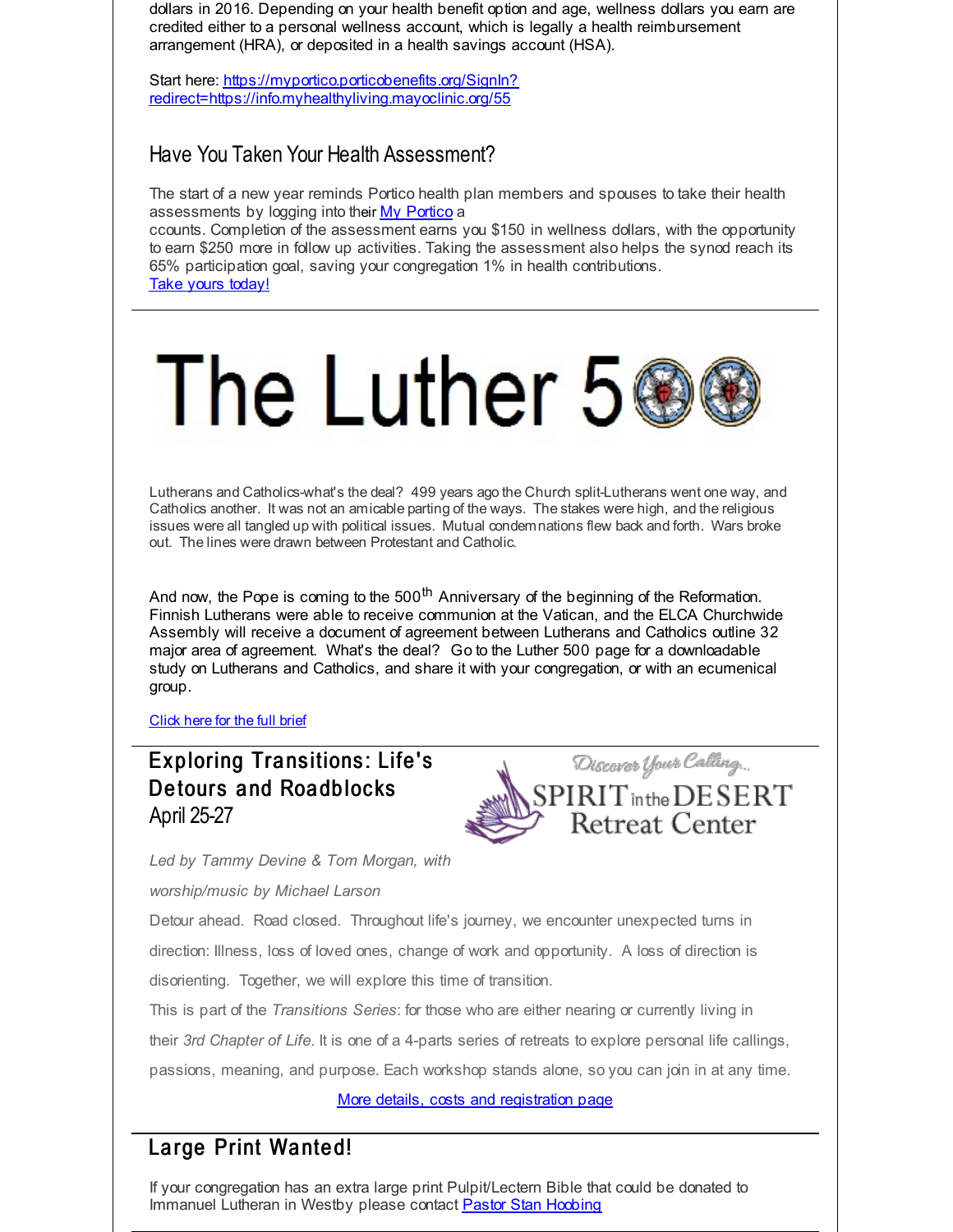# Spirit of Hope Nominations

The Spirit of Hope award was established by the Montana Synod Council to recognize individuals and ministries who have exemplified the spirit of hope in their lives.

For Perseverance and Faithfulness in Ministry with the People of the Montana Synod

Please submit a letter nominating a person, group or ministry for the Spirit of Hope award by February 15, 2016. The Montana Synod Council, in its meeting February 26-27, 2016, will select the Spirit of Hope awardee.

Past awardees have included a family who has adopted a dozen special needs children, a congregation whose building burned down on Christmas Eve and rebuilt by the following Easter, Lutheran Disaster Relief fire relief workers, individuals who have battled life-threatening illness, people who have gone above and beyond to serve their community, and more

# **Summer Internship Opportunity for College Students**

Messiah Lutheran Church in Vancouver, WA, is again offering two internships for full-time college students this summer. These will be 10-12 week full-immersion experiences into the life of the congregation. The program is specifically designed for young adults to discern whether God may be calling them into professional church work (including ordained ministry) or to other vocational pursuits. Housing is provided along with a \$4,250- \$5,100 summer stipend. An internship description and application materials are available online at: [http://bit.ly/Summer-Intern-Program-2016](http://r20.rs6.net/tn.jsp?f=00170rkR5Km2oxLuX5mlBJuuJq8UY9-Wbvs0A6hErItsN_Wz1BvfgyQCInhJvy5neLnMzDi5dql30jxGAhfi4c0XzQIUl0idbPch4kP8GCkNRp7P8Q9apFsgmMEJSQlBIkGynjXyKC5ZAbiqFCUf-PkTRnEhVHZE-UVmsaBPBQQtG8zEnYxQtnRN3lhg9fTPVQZ&c=&ch=)

# Synod House

Welcome to 2415 13<sup>th</sup> Avenue South in Great Falls - the home of the Montana Synod.

Come on in and look around. The Bishop's office is to the right while Susan and Colter share the office to the left. And there is the work room with the copy machine and supplies needed to carry out business.

Go down the stairs and you will find the bathrooms (yes, they are down a flight of stairs), and two offices - one for Pastor Jason and Pastor George has a conference room lined with full file cabinets to keep him company.

Oh there are more file cabinets there - the foyer has some and the office shared by Susan and Colter. Full file cabinets everywhere.



WE NEED YOUR HELP! We need space for our staff to work efficiently and effectively. Your gift to the Synod House Campaign will help us provide space to work - and yes, space for file cabinets.

# New LPA Class - Fall 2016

#### **2016-2018 Lay Pastoral Associate Class Nominations**

Now is the time to consider lifting up individuals with the gifts and skills for the Montana Synod Lay Pastoral Associate program (LPA). The next class will begin in October 2016, but now is the time to be educating those in the congregation about the LPA program, and seeking their commitment.

The congregational meeting is a good opportunity to nominate and support those in your congregation who have the desire and skills to serve as an LPA in the Montana Synod. At this annual meeting the congregation can pray for and, with the guidance of the pastor, recommend individuals to the Bishop for approval.

For more information, go to the [Montana](http://r20.rs6.net/tn.jsp?f=00170rkR5Km2oxLuX5mlBJuuJq8UY9-Wbvs0A6hErItsN_Wz1BvfgyQCB8-R1e_S5_ox6qksDizXAO9YIzzwN53zYRgqoCL76neaHqYX5nVaLzcEzv3TKRsDB_ccKNnBvTspz6Ork3yb05C3tLiSHm2FegbUYLOi9sSN_Q-5H3c4X1HJ-wZ13t8Bw==&c=&ch=) Synod website or call Pr. Jason Asselstine, Associate to the Bishop.

# **Interested in becoming an LPA?**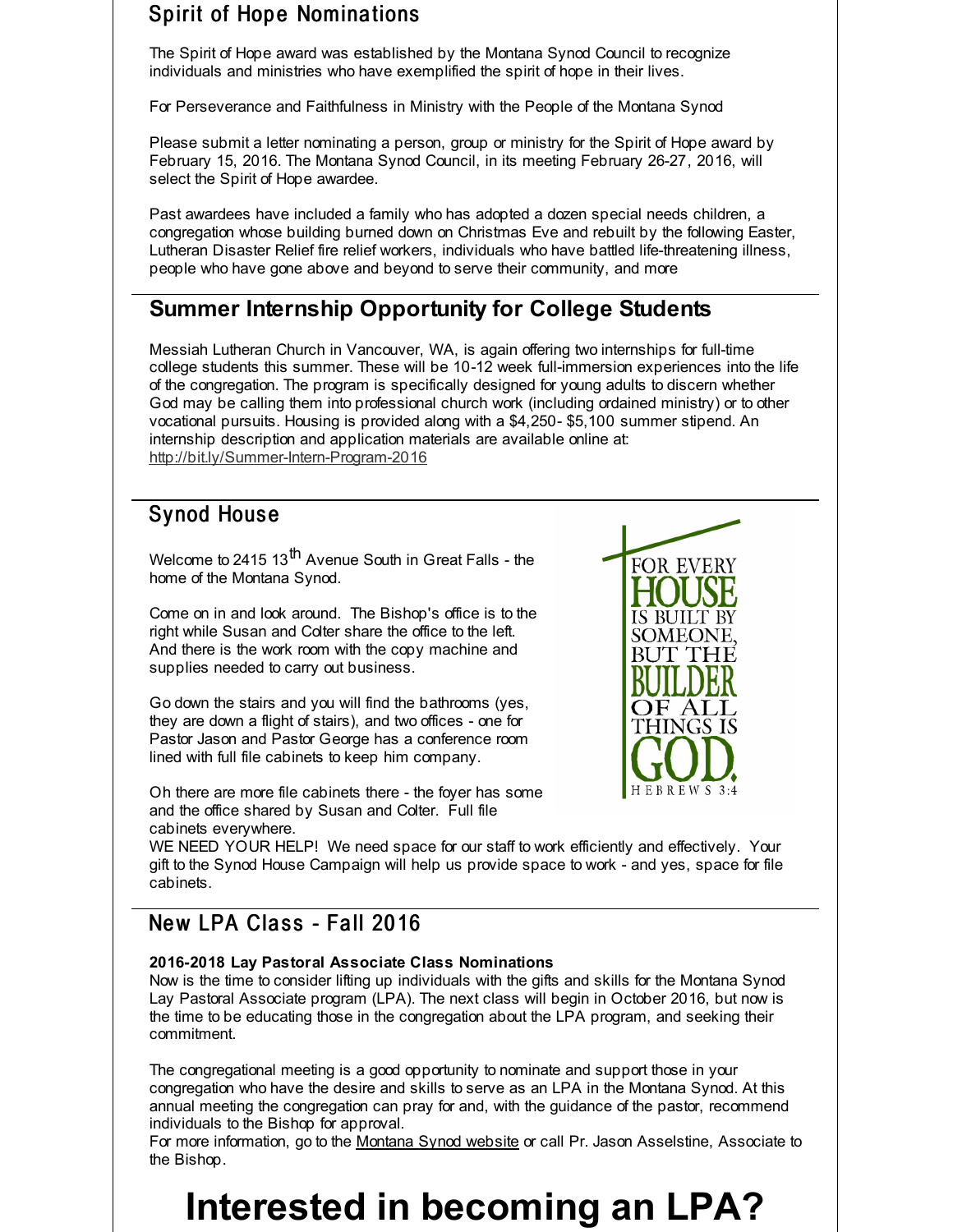1. Talk to your church pastor. Talk about what it means to fill in for him or her and the traits it takes to provide pastoral leadership (albeit, temporary).

2. If your church does not have a pastor, feel free to contact our office. We'll put you in touch with someone who can shed some light on the role of an LPA.

**3. Have your church pastor contact Bishop Crist or Rev. Jason Asselstine, Assoc. to the Bishop via email or phone call. This contact and conversation will be your pastor's recommendation for your participation in the MT Synod LPA program.**

After approval from the Bishop (to enter the program), please ensure you have the following items to our Synod office at least 3 weeks prior to the class start date (our staff admin person will send you the paperwork to begin the process):

1. Completed biographical, information sheet.

2. Initiation of a required [background](http://r20.rs6.net/tn.jsp?f=00170rkR5Km2oxLuX5mlBJuuJq8UY9-Wbvs0A6hErItsN_Wz1BvfgyQCInhJvy5neLnP5a4WSr3XC_lmN47J0ZrAkuVQb_4wHVJb33mxqGAh5_dl5uJuxdl-8Tg3KKcFsngWw0IR5Wa0cdr9ShFfRs8FFlSIbcU68F1x_QkKY0achfVn-Oq_S9SzMSAkqfEwtn1j38GDN2bkwPrdTF_IjMhrQ==&c=&ch=) check

3. First year's payment of \$200 via check made out to "MT Synod" with "LPA training program" in the check's memo section. This can also be brought with you to the 1st group retreat.

Still have questions? Call our Synod office at 406-453-1461

# revious news and notes:

The Montana ELCA's sister Synod in South America is the country of Bolivia.



Bolivia is a land-locked country in the center of South America with 8 different regions and very diverse geography. In the north is rain forest with tributaries to the Amazon River. The south is very dry with salt flats, the east has palm trees and the west has very high mountains.

With over 10 million people, Bolivia is one of the poorest countries in the world with the average worker earning just \$2.00 US per day. Most of the people are concentrated in the major cities.

Although Bolivia is 95% Catholic with Spanish influences, Lutherans have been in Bolivia since the early 1900's as German immigrants moved to escape various political regimes. After WW2, many German & Italian refugees settled in South America. In 1531, the Spanish conquered the Inca's, taking over the Alto Peru which included Bolivia. In 1825 Bolivia became independent from Spain. In 1938 the ElAlta Church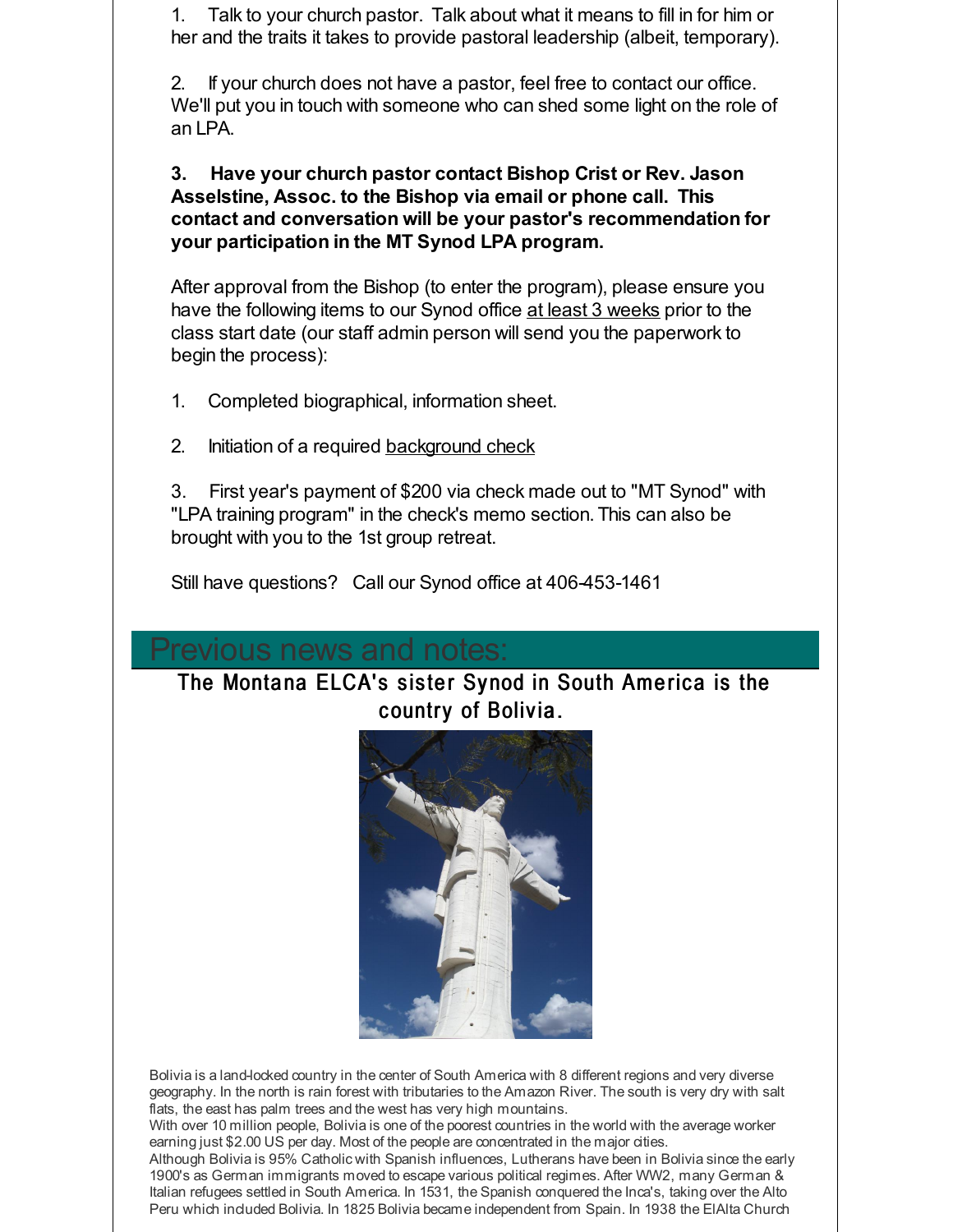was founded by the Missouri Synod and became ELCA in 1970.

To read more, dick [here.](http://r20.rs6.net/tn.jsp?f=00170rkR5Km2oxLuX5mlBJuuJq8UY9-Wbvs0A6hErItsN_Wz1BvfgyQCMIn8NLM_FMyb5otrWpZj4TgINrDXfKHi-DUh67qkSoDSBkYxvai-WKZ8YTJFUONimQMEMIKkyyYd5oEtz72S1Wl-2aZdAcY9YM1xLUfpcsai20D80alLqtGEx7cCKjEMCS1rhRJHmxLLMwxkOnHDWQ=&c=&ch=)



# **KOGUDUS RETREAT AT ROCKY BOY'S April 14-16, 2016**

Our Saviour's Lutheran Church and the Bear Paw Cluster extend an invitation to the members and friends of the Montana Synod to take part in a "Lament & Laughter" retreat on the Rocky Boy's Reservation.

We will gather at Our Saviour's Thursday at 6:00 p.m. for dinner and getting acquainted. This Kogudus Renewal Ministry retreat features small group Bible study, creative worship, singing, joke telling, and personal sharing.

[Click](http://r20.rs6.net/tn.jsp?f=00170rkR5Km2oxLuX5mlBJuuJq8UY9-Wbvs0A6hErItsN_Wz1BvfgyQCHNsekS_yjr7IGRLjdtSc5tXqrYMWocBtZ-s0X6jhG5GtJ3aVy9qz3T9tQOse85AHz6uD1tqCg5xOm_jXW4OXitet5nWFrYzXGXM43VBLeAtEQFtY3vQnr_KdbsIi4v4GsUBiy57aiydVelqVbdCJ1T5Zha0JSg5kvCtP_uIPYDRY-KKQuEs3E24jABJsuCsEQ_xFB4X3Qv9i3dPzNFBFqYk6hKrKKD_HmBCGBaBxRrg&c=&ch=) here for more information and the registration form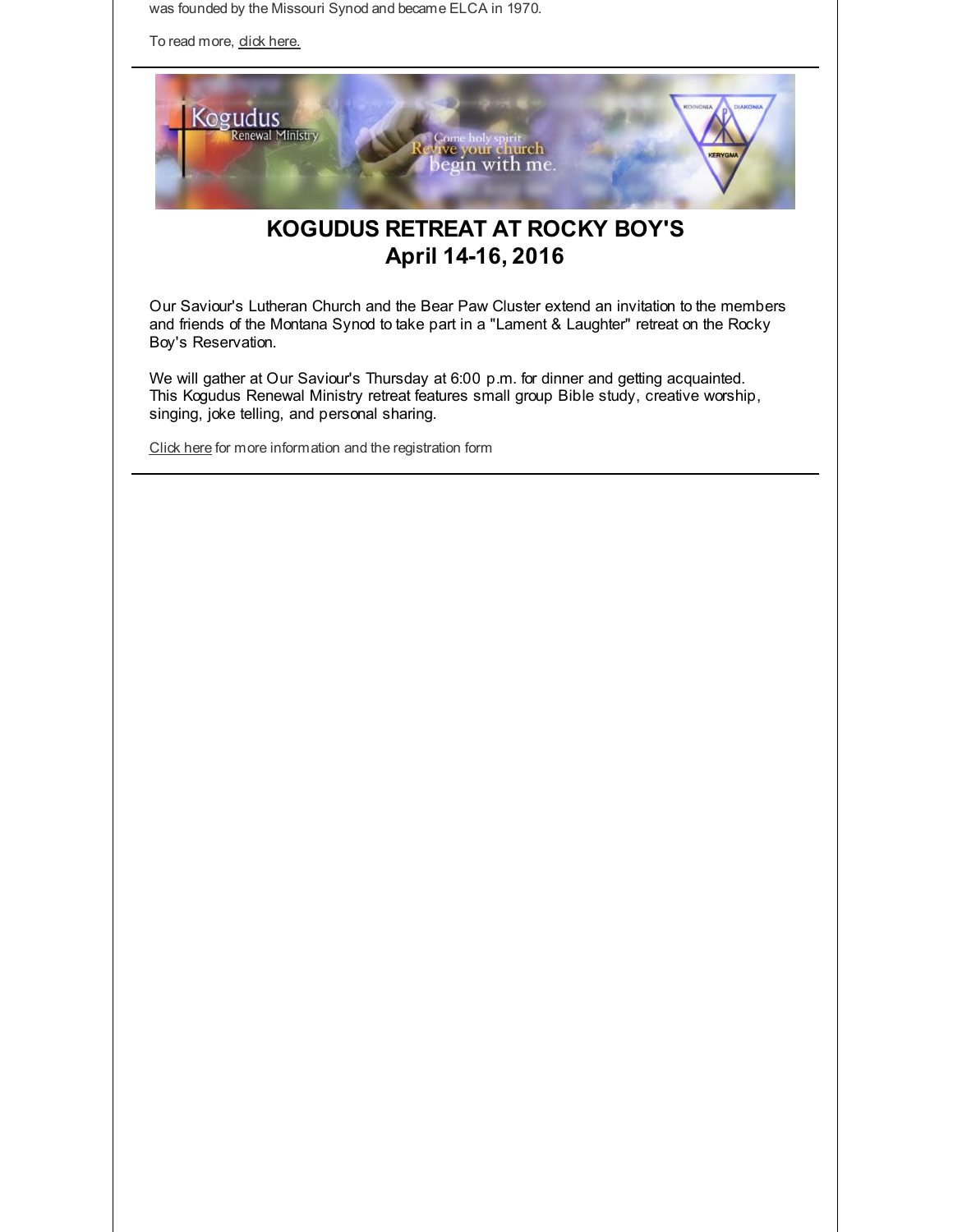

that were completely beyond my preconceptions. The bus pulled into Upington's Intercape station, and I stepped into a period of wide newness and great dependency.

Click here to read [more!](http://r20.rs6.net/tn.jsp?f=00170rkR5Km2oxLuX5mlBJuuJq8UY9-Wbvs0A6hErItsN_Wz1BvfgyQCInhJvy5neLnTr3_UgN1ok9EwMs_lY-mepYH-OHqa7yi7wBH7uVAxhd5ShjTzhmhk4nxQ15HLp7NqfQhun6HqJVPqZFG_H7syzlImlnieCgi6MqQ6J9eH_j4hevZR8I6c7aro6LasQr_MJrjR5SDKcVhsrkYskQ_Cp25FU4g-16lpR5vAXPARdZspDXkWEE0z7RSbRF6uOFV&c=&ch=)

# **Christikon Clips**

**February, 2016**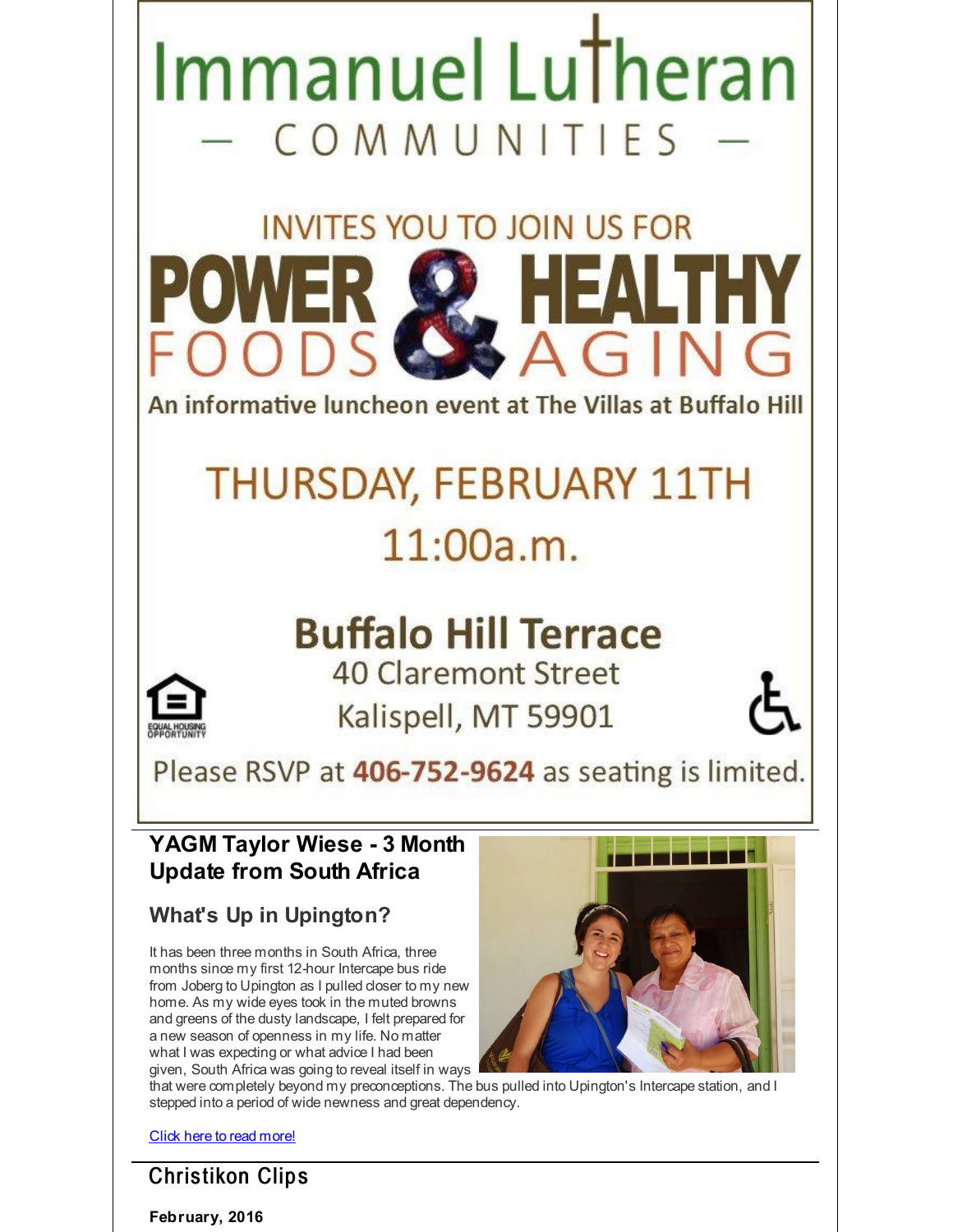*Information for our Congregations*

Christik on You th Camp Brochures have been mailed to every young person in your congregation who are in grades 4-12. The brochures detail some very special possibilities, and some very special deals for registering early for camp, and for bringing a friend to camp as a new camper. Save by registering before March 15. Additional brochures are available from your church office.



Do it on line! You can use the Internet to register for all camp sessions at Christikon, or to make a gift, or to find out more about this special ministry. Go to www.ch ristik on.org.

#### Save the dates: The annual Christikon Benefit Auction at the Billings Depot is coming on Sunday, April 24

Too few young people (not tomention adults) have significant outdoor experience. Christikon combines spirited outdoor experience with focused community experience, helping to open people to the deeper realities of the life of faith. Think about joining the Christikon life this coming summer. It can do a world of good...

#### It is the mission of Christikon to awaken and nurture faith in Christ exploring God's creation and the adventure of life together.

**CHRISTIKON** ● *1108 24 th Street West ● Billings, MT 59102*

#### *406 656-1969 ● christikon@aol.com ● www.christikon.org*

# A Chico Heads Up

Sorry for any confusion! The only accommodations that are left at Chico Hot Springs Resort are for 3 partial reservations (meaning for 1 or 2 nights only, not for all three) and two off-site houses (no discount offered by CHSR) that can accommodate 4 to 6 people each. The Resort has provided a list of alternate lodging that they recommend.

Registration materials will come out February 9<sup>th</sup> (Fat Tuesday) on the Synod website.

Rev. Linda Webster Logistics Chair for the MT Synod Pastors' Conference

Click here for Alternate Lodging [Information](http://r20.rs6.net/tn.jsp?f=00170rkR5Km2oxLuX5mlBJuuJq8UY9-Wbvs0A6hErItsN_Wz1BvfgyQCHNsekS_yjr7imQ5dtCUWqGLrzHbyaes3dIZKZa5cj_eLcwjz3zadRlNkAq44UcggX9xjNhG61nmXNSDf_ST5OnQZOf6ADjkxH3K48E2_I-_3YHfyMqhkbTlk_m2an5jSQYo4oqmZCQ-sEVlnxMXrupodpOWb-tnAQ8536qmGNVCjA12h5UkiqkMiMylKB-8S1lqEier__tXjvqTLtBrDdg=&c=&ch=)

# Women's Spring Retreat

April 22-24, 2016 Flathead Lutheran Bible Camp

SAVE THE DATE! Plan now to attend the WOMEN'S WOMEN'S RETREAT. Motivating speaker, Fun, Fellowship, Service projects, Music, Great food (no cooking!).... Bring your friends, daughters, mothers, granddaughters (14 and up) along for a fun, restful, spirit-filled weekend on beautiful Flathead Lake. Check out [www.imluchurch.org/womensretreat](http://r20.rs6.net/tn.jsp?f=00170rkR5Km2oxLuX5mlBJuuJq8UY9-Wbvs0A6hErItsN_Wz1BvfgyQCLq-0xQVj0nku702wTV-ZughicdH7F-0oTPfhXQ1zQkZsttfoOcommnU1Qmql9BOyfvD-5aJsJTiEDOL9adehZF8RVAOA7KolJeVMkcPaMb-qA8m1RaU02nr-B4Vh7YIkSKkPLGTwEuk&c=&ch=) for more details, to get on our mailing list and to register! Hope to see you there. Sponsored by the Five Valleys Women and Great Divide Clusters.

# **Click here to [download](http://r20.rs6.net/tn.jsp?f=00170rkR5Km2oxLuX5mlBJuuJq8UY9-Wbvs0A6hErItsN_Wz1BvfgyQCNZGpMyLXp1HpgCp2VVtCyRxEZqUtFsGAFEWfpOv-M1XHrRaNtAJHNr0rmJqQJLAR7I_Xwdmkq84fOWBbX3jX7R7jsZ7yVV_HrRBlGoTsGQRCKPIzcJAOpMh2B3p2NpVejn6epBLuN2Mm68jhtYkXm1o0ZML5uiThbwbyvykyV24MMbpF67anxJP-h4uCHqJv3_69WJVtFXu7QK1i33t4Vo=&c=&ch=) the 2016 Annual Meeting Letter from Bishop Crist**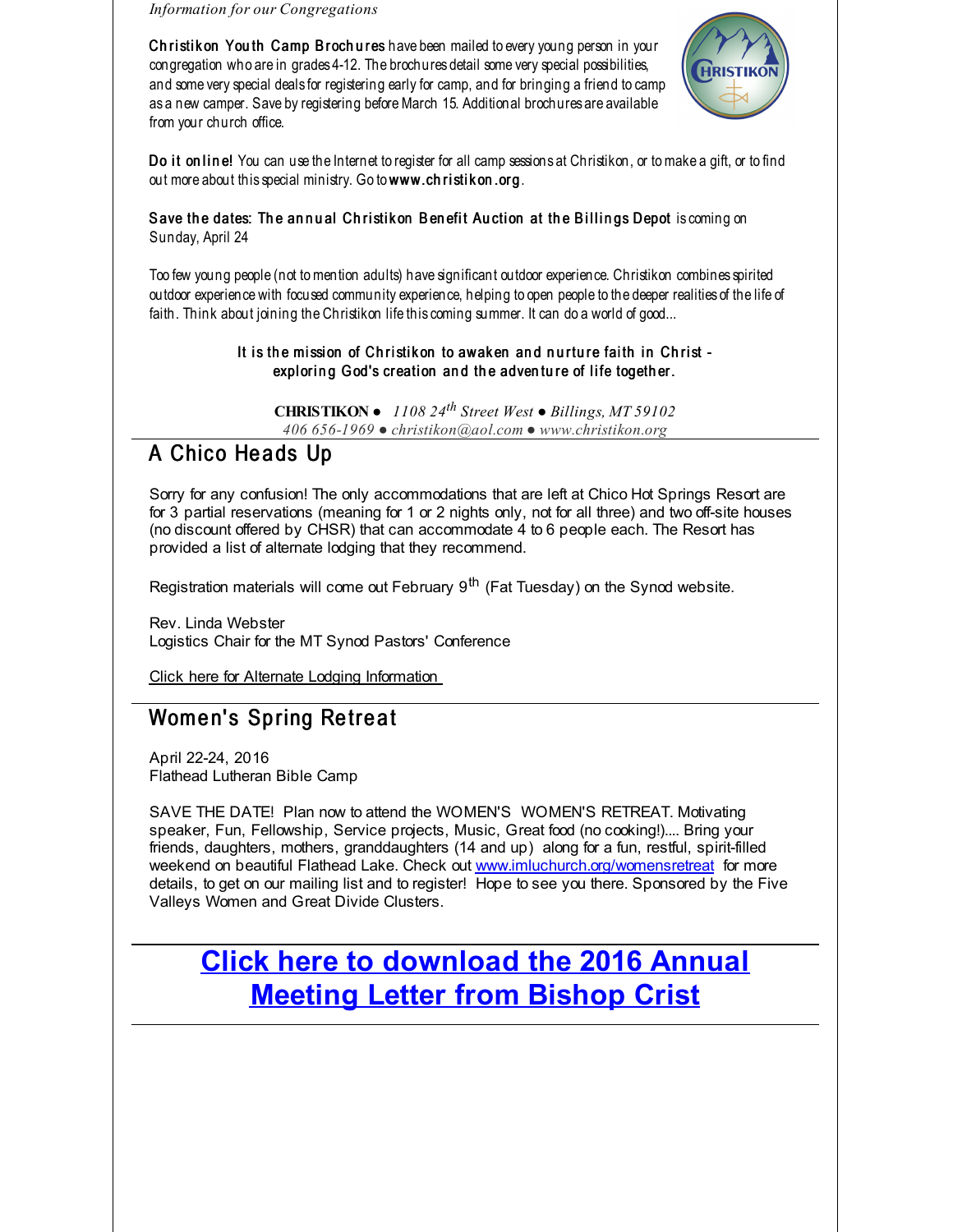

**NRIT News:**

*The following events require pre-registration:*

# **Rural Ministry Workshop**

**with Dr. Alvin Luedke Luedke**

#### **Tuesday, March 1st**

**9:30am - 3:30pm**

**Zion Lutheran, Glendive, MT**

This workshop will provide a chance to gather with colleagues to talk about rural ministry. The morning hours will focus on change in communities and congregations and the griefs, challenges and opportunities associated with change. The afternoon will include time for asset mapping.

\$75 for clergy (JC Scholarship Funds available) \$50 for New to Ministry, LPA, retired (JC Scholarship Funds available) \$20 for lay not needing CEUs Register on the NRIT website

#### **Narrative Lectonary**

I have not been successful I attempts to plan an NRIT class on using the Narrative Lectionary. I haven't given up but, in the meantime Luther is offering the following that looks excellent. Webcast: Narrative Lectionary Study Series - June 7<sup>th</sup> - Feb. 7 Designed to provide theological insight and preaching ideas. Each webcast session is archived and available throughout the preaching period covered. Go to [www.luthersem.edu/kairos](http://r20.rs6.net/tn.jsp?f=00170rkR5Km2oxLuX5mlBJuuJq8UY9-Wbvs0A6hErItsN_Wz1BvfgyQCInhJvy5neLnwwk0KKZOGf75wcMfasDP5DyHXGWOmqyQXEFf-oxRC43gPtqm8nRDnUnzbWDzih6DKBt_37X_X_kAnpKTtUvUkGG4JR5UbJy-SMW_l7zdNYj_N9xMZLYeYQ==&c=&ch=) for more information.

#### **SCHOLARSHIPS**

We know that some churches are not able to provide the recommended amount of continuing education assistance and what is offered doesn't always go far enough. At the same time, we strongly believe in the importance of continuing education for our synod and we support the ELCA expectation of 50 hours of continuing education credits a year.

- Scholarships are now available to cover half the cost of NRIT events.
- Apply online or by leaving a message for Jenny at 406-453-1461.

\*NRIT is grateful for financial gifts in support of this scholarship fund. Designate by writing "Jessica Crist Scholarship Fund" in the memo line.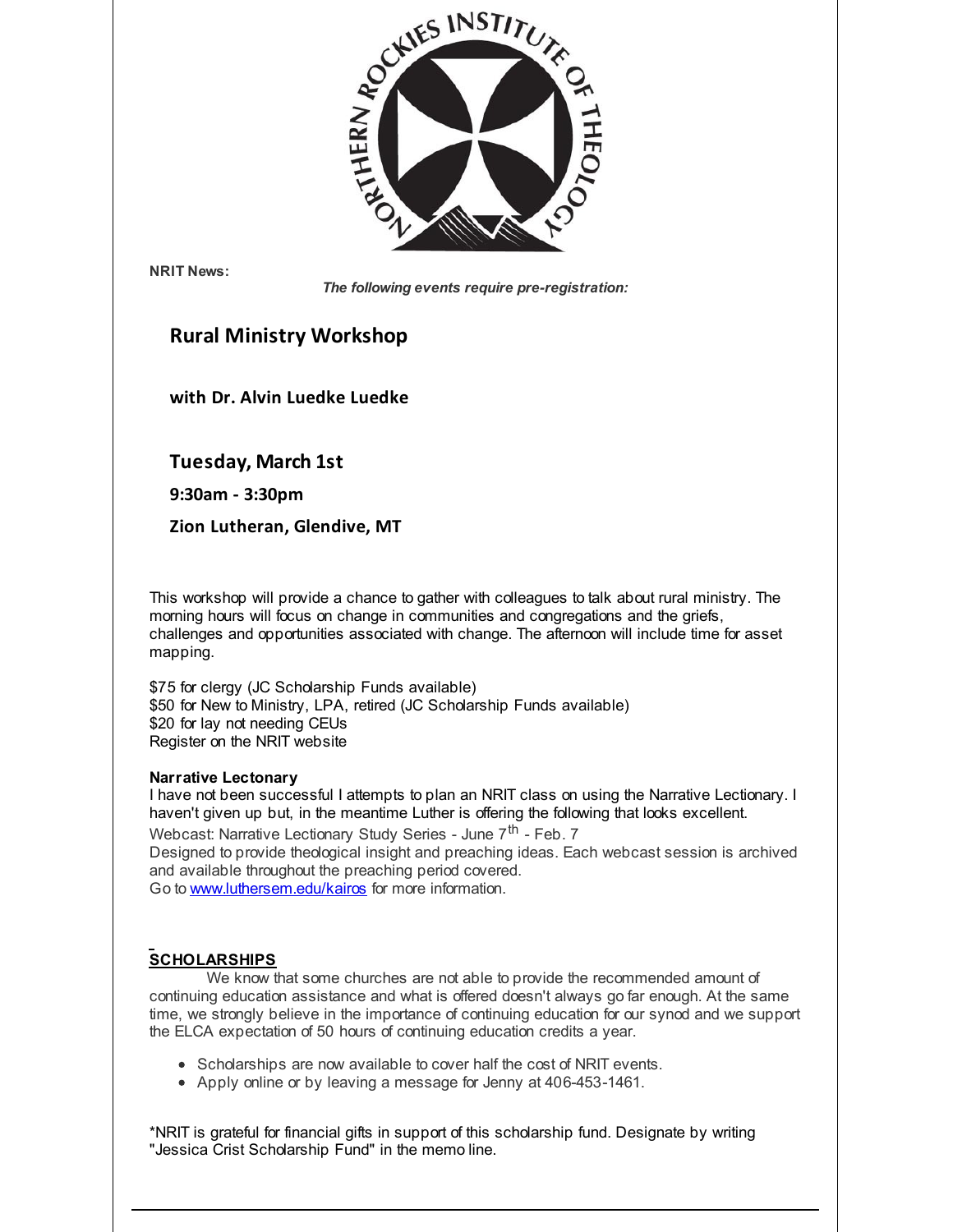# The Luther 5

**The Reformation 500 Task Force is looking for people to serve with our group. The only requirement is an interest in Reformation history and how the church is continually reforming. Many of our meetings are held via Google Hangouts so that very little lengthy travel is necessary, also helping to fulfill the first benchmark of the Montana Synod, "Meet the future boldly." If you would like to join our fun group, please contact Rev. Tonya Eza.**

# **Help Plant a Tree in Wittenberg**

"Even if I knew that the world were to collapse tomorrow, I would still plant my apple tree today." (attributed to Martin Luther)

In anticipation of the 500<sup>th</sup> anniversary of the Reformation, the Lutheran World Federation in sponsoring "500 years of reformation-500 trees for Wittenberg." The Montana Synod has been asked to participate by donating a tree. A representative our reformation task force, Tonya Eza, will be present for the planting of the Montana Synod tree.

You are invited to participate by helping to raise the \$500. that the tree will cost. You could:

Dedicate a Lenten offering. Do a special appeal on Earth Day, April 20. Use it as a Sunday School, youth group, Bible Study group project. Do a special offering.

Send checks to Montana Synod with "Wittenberg tree" in the memo line.

In conjunction with the Montana Synod's third strategic benchmark, "Deepen faith and witness," the 2016 Synod Assembly and Theological Conference theme will be the 500th Anniversary of the Reformation. Yes, it's a year early, but this is part of how we meet the future boldly, so that when 2017 comes along, we will all be prepared! In conjunction with the Synod Assembly, the Reformation 500 Task Force is sponsoring a Reformation stole and banner contest. We invite the member congregations of the Montana Synod to bring original stoles and/or banners with them to the Synod Assembly in June. Following are the rules that we ask you to follow:

If you are making a stole:

- Stoles must be able to be worn while presiding over worship, and should be able to withstand 10 worship services (feel free to experiment with materials!).
- Stoles should be between 3" and 6" wide at the shoulder, and between 48" and 54" long.

o Be sure also to consider weight of stole and range of motion for the pastor in your design.

*Stoles need to be appropriate for a liturgically red service*

o Red doesn't need to be the only color in the stole, but it should play a prominent role in the color palette of the stole.

• The stole should be your own original design - it is fine to use established patterns (provided they are not copy-written) as long as they are put together in your own way.

#### **If you are submitting a banner:**

Banners should be appropriate for display in a worship context

o The size of the banner should be able to fit comfortably within the dimensions of your sanctuary.

Banners should be of an original design. You may use established patterns (provided they are not copy-written) as long as they are put together in your own way.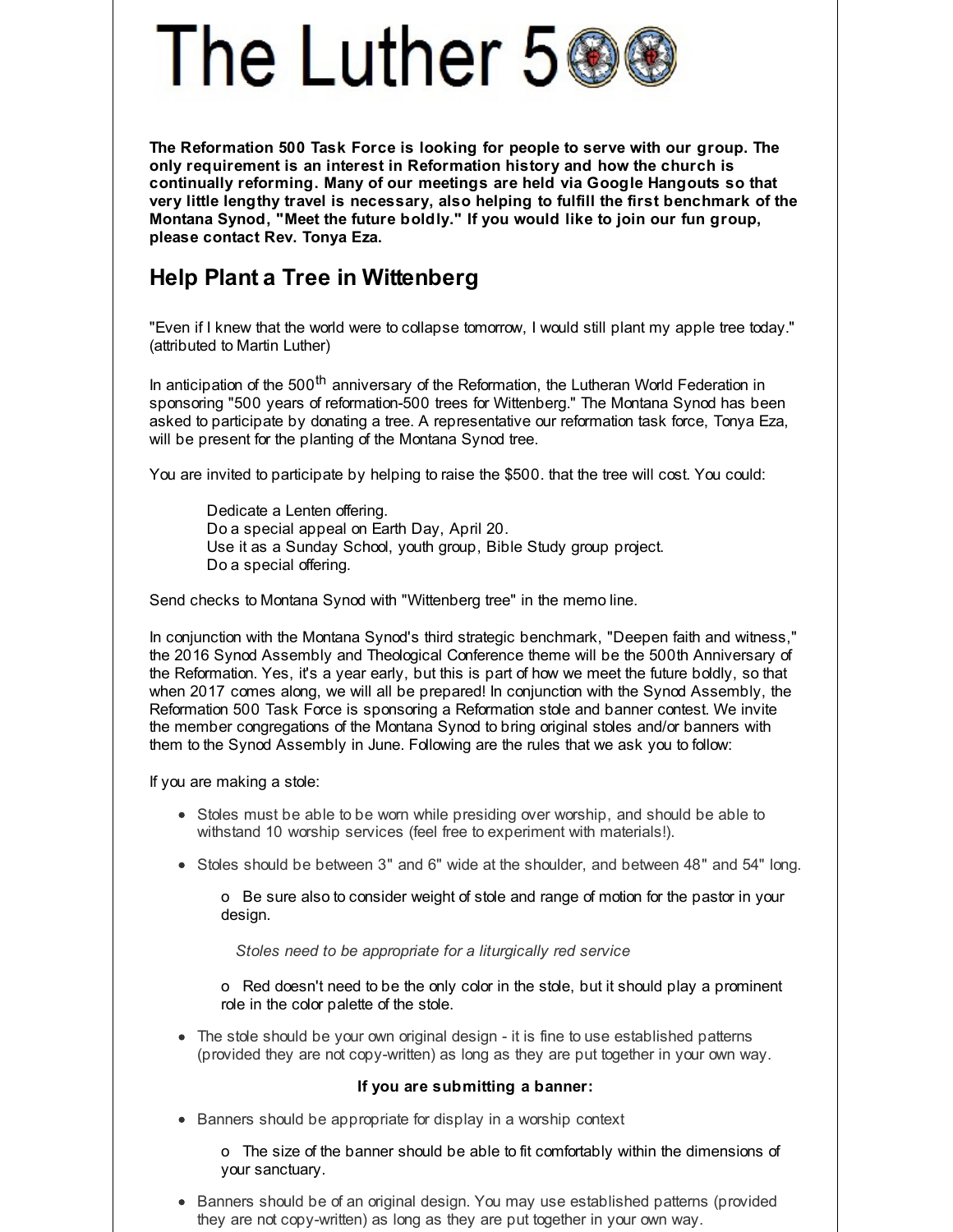Please bring the stoles and banners with you to the Synod Assembly, and they will be displayed in a place where everyone can see. Assembly attendees will vote on their favorites.

Questions? Please contact Rev. Tonya Eza, chair of the Reformation 500 Task Force, or any of the other members of the group.

# Flathead Lutheran Bible Camp

# **Retreats, Events, and Updates:**

*For additional information about these great upcoming retreats and events, check out our website at [www.flbc.net](http://r20.rs6.net/tn.jsp?f=00170rkR5Km2oxLuX5mlBJuuJq8UY9-Wbvs0A6hErItsN_Wz1BvfgyQCBsx9qNKkcSwGNymy8-B0GqRt-qQEs6fbQaDPLD0THVnDKhkJAzAhRMIhn0KEECIZqghCS2Yhq58HCxTiaCAbM5MSrRBJs7aG1hVFNeBluzl-bxm4BsnzWv1IwzlNW32zttMMJIrmg4r0o8TGlYDcGHnBuREOV--h1Sj2Uzwbzo90q5N1z97dWGQPwKtN4TNhKcNEdqzPPIQ&c=&ch=)! Also, watch for our*

*2016 Summer Brochure around Christmas! Be sure to register*

*early for your first choice of weeks and programs!*



# **March 13: Outdoor Ministry Sunday**

Celebrate camp on Sunday, March 13th at your congregation (or pick a Sunday that works for

you)! [CLICK](http://r20.rs6.net/tn.jsp?f=00170rkR5Km2oxLuX5mlBJuuJq8UY9-Wbvs0A6hErItsN_Wz1BvfgyQCBsx9qNKkcSwAMD62IqpPHa_sgj9ge6KKynD8G5YpDc1WT-LuJAF01XYFpn4_290uRwTMrzlo-PgVPEvQVKkxkjPgqbLjVj1h25CTfOIZ9q91_hbGcYN4YnktMdOvJ7dsBcf9qzpPVtRQRq76woF4ebYy7ajWxmoR8HISU7aDvhuVXYIihWXWGCcxJIRRTeGzl_ewVdGr0KF&c=&ch=) HERE for more information!

March 18-19: Middle School Retreat

A one-night overnight retreat to bring your youth group to camp, filled with fun, games, Bible study, craziness, and an introduction to our 2016 summer theme, "Living Like Jesus." CLICK

HERE for more [information!](http://r20.rs6.net/tn.jsp?f=00170rkR5Km2oxLuX5mlBJuuJq8UY9-Wbvs0A6hErItsN_Wz1BvfgyQCBsx9qNKkcSwaELPD4hf9PWBWL2bYSc9QZ63oGcoyJpKwwE7HRqpMTiRUi8GVj0CAkRmWQxhckeFUDLOyKAN4TUvFYqSi1KE9y2zTK9_kEKDb_ItrL1dhhGZbFDIJYtssFD70GqIfdCOaMkHmUmkMj6zs9BDvjbg0iUrLtuV-En4zTHZAiotrLEoCbWcaybIffnc4dYfrMtf&c=&ch=)

# March 18-20: Cross Country Ski Retreat

Whether you are brand new to cross country skiing or an expert, this retreat is for you!

Participants must be 13 years of age or older. [CLICK](http://r20.rs6.net/tn.jsp?f=00170rkR5Km2oxLuX5mlBJuuJq8UY9-Wbvs0A6hErItsN_Wz1BvfgyQCBsx9qNKkcSw7-8aqJgL-qLlKVOyUvhx5-YOmHVxrTU9Tjr-bfDr4sGwTW3IyoGIZCqYXPoH10BwCwXIDenw4B9wBQI0RZzQ-qcwSRiVigfAySESjieGL6_nv-STkCrhtn9s2BXnWdZlGa3mrzpk1hqW7KhSXTmBpkF0u9HRcMSI3ufv85z7o6B-7rCtXG0rjTn7IysIbguk&c=&ch=) HERE for more information!

Rev. Nathan Clements, Associate Director Flathead Lutheran Bible Camp 603 S Main St Kalispell, MT 59901 (406) 890-5104 (cell)

Click Here to Take the, "Yes I read the Entire News of the Week [Survey"](http://r20.rs6.net/tn.jsp?f=00170rkR5Km2oxLuX5mlBJuuJq8UY9-Wbvs0A6hErItsN_Wz1BvfgyQCHNsekS_yjr7G7478VlPPvvt80Jk_H74EtmNUESBt-QrxKZQsdJY-HlQ35lBoxcZoIOz0GdT5j-RNg65JS-FWDG6SFWzXjFUHdB34K0tuzWWoAnxmmQDut1JYa3jsvn23girBlm16bYVBGud9GOtQyw=&c=&ch=)

# Upcoming Events, etc.

**February**

1 NRIT Midwinter Theological Conference 12-14 Synod Youth Snow Event

**Please put these important dates on your calendar:**

**2016 Montana Synod Assembly and Theological Conference**: June 2-5, 2016, Holiday Inn Grand, Billings

**2016 Bishop's Convocation**, October 14, 2016, Our Redeemer Lutheran Church, Helena, Montana **2016 First Call Theological Education**: November 7-9, 2016, Great Falls

**2017 Montana Synod Assembly**: June 1-4, 2017, Best Western Heritage Inn, Great Falls

~~~~~~~~~~~~~~~~~~~~~~~~~~~~~~~~~~~~~~~~~~~~~~~~~~~~~~~~~~~~~~~~~~~~~

**2017 First Call Theological Education:** November 6-8, 2017, Great Falls